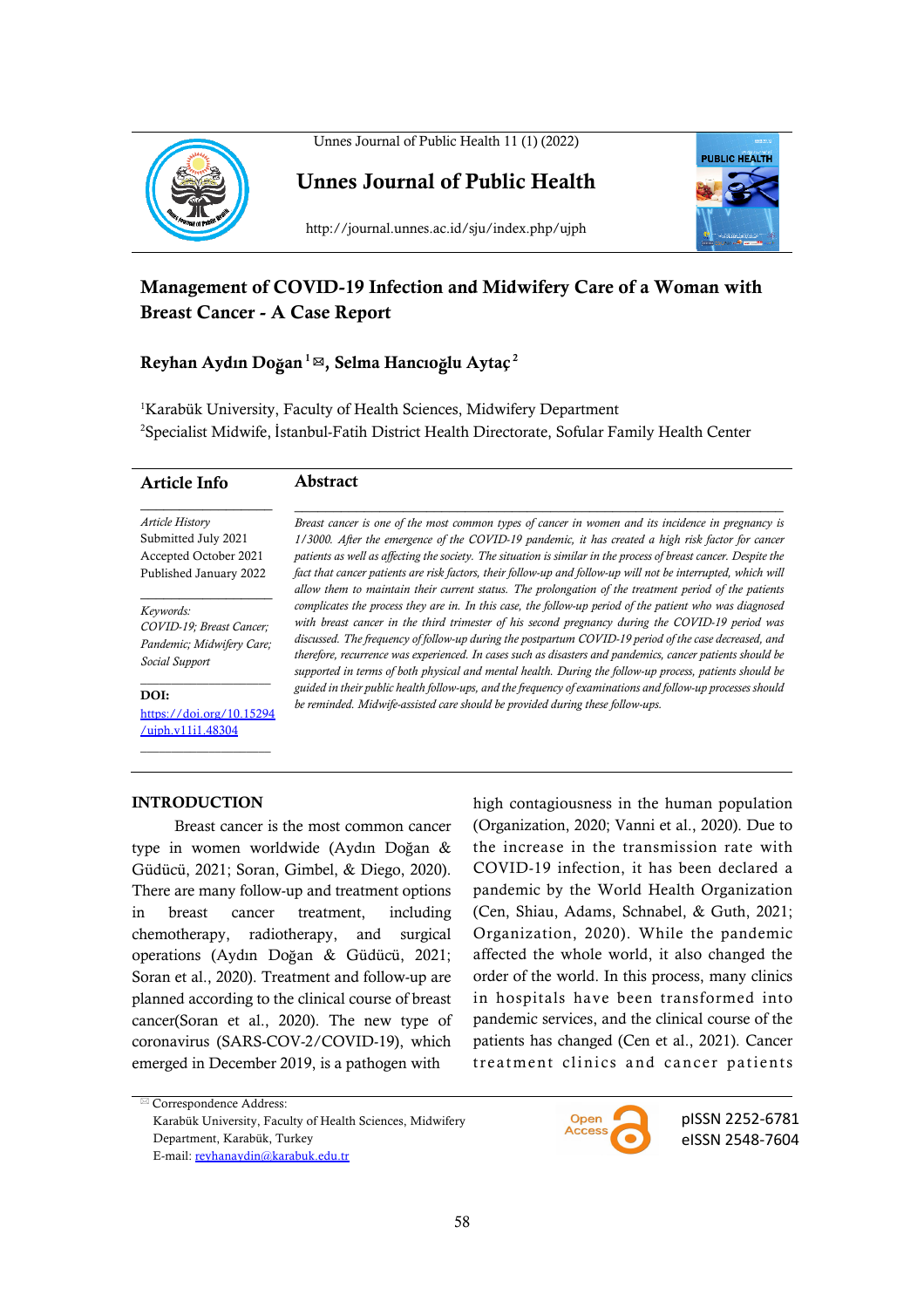were also affected by this clinical course. Cancer patients were among the risk groups in the COVID-19 pandemic (Aydın Doğan & Güdücü, 2021; Cen et al., 2021; Soran et al., 2020). All cancer patients' treatment and follow-up plans, including breast cancer patients, have changed in the pandemic (Cen et al., 2021; Soran et al., 2020). In this process, the diagnosis processes of newly diagnosed breast cancer patients have changed and prolonged. The treatment process of women whose diagnosis is uncertain has also been prolonged. Postponement of chemotherapy treatments, inability to perform surgical operations, and decreased frequency of follow-up in normal controls in cases with old diagnosis caused recurrences (Aydın Doğan & Güdücü, 2021; Cen et al., 2021; Soran et al., 2020; Vanni et al., 2020). Public health follow-ups have a great role in breast cancer screening, treatment and follow-up. Public health follow-ups are inexpensive and easy-to-apply methods in the diagnosis and treatment of breast cancer. Increasing awareness of early diagnosis behaviors and performing these behaviors regularly are among the best prevention methods (Bulut, Oğuzöncül, & Kara, n.d.; Ersin & Bahar, 2012; Fadhila, Kuswardinah, & Rahayu, 2018; Torkmandi, Pourrahimi, Afshar, Fayazi, &

Abdi, 2021). Midwives, nurses and public health professionals are the main drivers of public health education programs within the system (Ersin & Bahar, 2012). Early detection has been shown to reduce breast cancer by 20% (Fadhila et al., 2018; Septiani & Suara, 2013). The fact that hospitals have pandemic services during the pandemic period has increased the burden of follow-up and follow-up in public health centers in cancer screenings. Pregnancy and postpartum procedures in public health centers during the pandemic period have enabled the early detection of complications (Aydın Doğan & Güdücü, 2021). Social care provided in public health centers, in addition to early detection, has been demonstrated to minimize the prevalence of postpartum depression in mothers (Aytac & Yazici, 2020). In this case report, the follow-up and treatment process of a breast cancer case diagnosed during public health follow-ups during pregnancy and previously diagnosed during the COVID-19 period is discussed.

#### CASE REPORT

A 30-year-old housewife named A., who had a history of breast cancer in her aunt and her aunt's daughter, was diagnosed with breast cancer in the third trimester of her second

Table 1. Socio-demographic and Obstetric Characteristics of the Case

|                       | Medical History of the Case |                |           |            |         |           |                        |           |            |                          |         |
|-----------------------|-----------------------------|----------------|-----------|------------|---------|-----------|------------------------|-----------|------------|--------------------------|---------|
| Ag                    | Educati                     |                | Professio |            | Spouse' | Spouse's  | Substan                | Famil     | Financ     | Chron                    | Family  |
| e                     | on                          |                | n         |            | s       | occupati  | ce use                 | y         | ial        | ic                       | history |
|                       |                             |                |           |            | educati | on        |                        | structu   | status     | illness                  | of      |
|                       |                             |                |           |            | on      |           |                        | re        |            |                          | breast  |
|                       |                             |                |           |            |         |           |                        |           |            |                          | cancer  |
| 30                    | High                        |                | Housewi   |            | Ph.D.   | Researc   | None                   | Nucle     | Income     | None                     | Aunt,   |
|                       | school                      |                | fe        |            | student | h         |                        | ar        | equal      |                          | Aunt's  |
|                       |                             |                |           |            |         | assistant |                        | family    | to         |                          | daught  |
|                       |                             |                |           |            |         |           |                        |           | expens     |                          | er.     |
|                       |                             |                |           |            |         |           |                        |           | es         |                          |         |
| Obstetric Information |                             |                |           |            |         |           |                        |           |            |                          |         |
|                       | Number<br>Number            |                |           | Miscarriag |         | Abortio   | <b>First Pregnancy</b> |           |            | Second Pregnancy         |         |
| of                    |                             |                | of births | e          |         | n         |                        |           |            |                          |         |
|                       | pregnanci                   |                |           |            |         |           |                        |           |            |                          |         |
| es                    |                             |                |           |            |         |           |                        |           |            |                          |         |
| $\overline{2}$        |                             | $\overline{2}$ |           | $\theta$   |         | $\Omega$  | Last                   | menstrual | Last       | menstrual                | period: |
|                       |                             |                |           |            |         |           | period:                |           | 22.10.2018 |                          |         |
|                       |                             |                |           |            |         |           | 31.03.2017             |           |            |                          |         |
|                       |                             |                |           |            |         |           | Delivery:              |           |            | Delivery: 09.07.2019 C/S |         |
|                       |                             |                |           |            |         |           | $17.01.2018 - C/S$     |           |            |                          |         |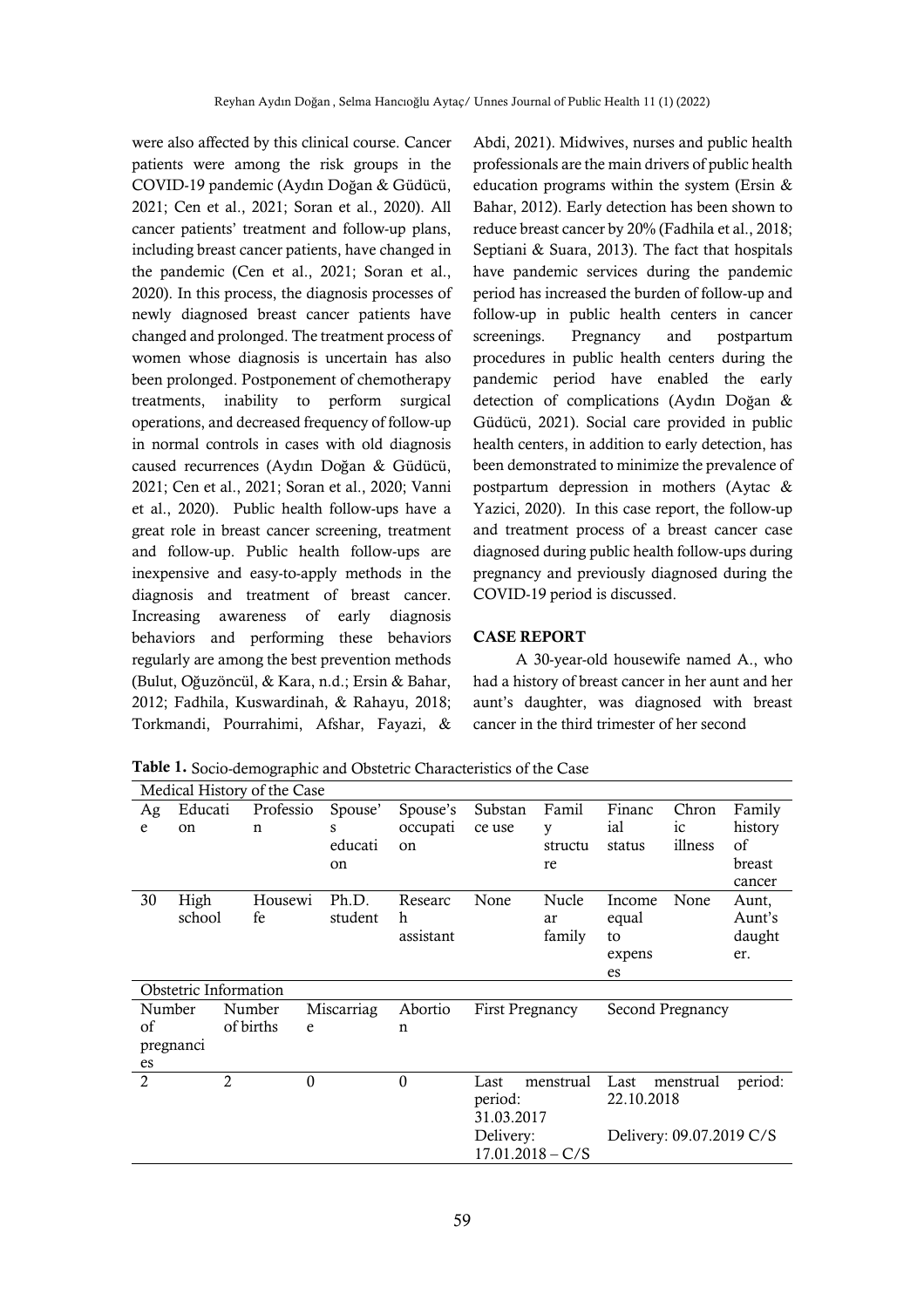Reyhan Aydın Doğan , Selma Hancıoğlu Aytaç/ Unnes Journal of Public Health 11 (1) (2022)

| Postpartum Follow-Ups                 |                                                                                                                                                                                                                                                                                                                                                                                                                                                                                                                                                                                                                                                                                                                                                                                                                                                                                                                                                                                                                                                                                                                                                                                                                                                                                                                                                                                                                                                                                                                                                                                                                                                                                                                                             |                         |                       |                                   |             |                             |                                 |                                                             |                         |
|---------------------------------------|---------------------------------------------------------------------------------------------------------------------------------------------------------------------------------------------------------------------------------------------------------------------------------------------------------------------------------------------------------------------------------------------------------------------------------------------------------------------------------------------------------------------------------------------------------------------------------------------------------------------------------------------------------------------------------------------------------------------------------------------------------------------------------------------------------------------------------------------------------------------------------------------------------------------------------------------------------------------------------------------------------------------------------------------------------------------------------------------------------------------------------------------------------------------------------------------------------------------------------------------------------------------------------------------------------------------------------------------------------------------------------------------------------------------------------------------------------------------------------------------------------------------------------------------------------------------------------------------------------------------------------------------------------------------------------------------------------------------------------------------|-------------------------|-----------------------|-----------------------------------|-------------|-----------------------------|---------------------------------|-------------------------------------------------------------|-------------------------|
| Date                                  | Postpart<br>um<br>Follow-<br>ups                                                                                                                                                                                                                                                                                                                                                                                                                                                                                                                                                                                                                                                                                                                                                                                                                                                                                                                                                                                                                                                                                                                                                                                                                                                                                                                                                                                                                                                                                                                                                                                                                                                                                                            | Body<br>Temperat<br>ure | Blood<br>pressu<br>re | Puls<br>$\mathop{\rm e}\nolimits$ | Lochi<br>a  | Daily<br>pantilin<br>er use | Medicati<br>on taken            | Breastfeed<br>ing status                                    | Infecti<br>on<br>status |
| 11.07.2019                            | 1st<br>follow-<br>up                                                                                                                                                                                                                                                                                                                                                                                                                                                                                                                                                                                                                                                                                                                                                                                                                                                                                                                                                                                                                                                                                                                                                                                                                                                                                                                                                                                                                                                                                                                                                                                                                                                                                                                        | 35.8                    | 110                   | 67                                | Serou<br>sa | $5-6$<br>times a<br>day     | Vitamin<br>use<br>continue<br>s | <b>Breastfeed</b><br>from<br>ing<br>(left)<br>one<br>breast | None                    |
| 22.07.2019 Explanation<br>Explanation | She went to her house for observation. Due to her breast cancer diagnosis, she breastfeeds the<br>baby from one (left) breast. Within the scope of neonatal screening, the baby's second heel<br>blood was taken. The baby was followed up. It was recommended that she continue<br>breastfeeding her baby as long as the oncology specialists gave her approval. She was told that<br>she could express the excess milk from the breast in the meantime and store it in sterile milk<br>bags in the freezer. Plenty of water and nettle tea was recommended. It was recommended to<br>continue the breathing exercises shown in the pregnancy training. Every day, they were asked<br>to set aside 10 minutes for just the two of them with their spouse. In these 10 minutes, it was<br>suggested that they should listen to a piece of shared music they like while enjoying Turkish<br>coffee or that her spouse read a favorite book to her. It was stated that when she needed<br>support, she could make a phone call with the midwife S.H.A.<br>Breastfeed<br>2nd<br>100<br>60<br>Alba<br>None<br>36<br>$3-4$<br>follow-<br>times a<br>from<br>ing<br>day<br>(left)<br>one<br>up<br>breast<br>The second follow-up was done in a state hospital. Follow-up information was obtained from<br>A. by telephone. Positron emission tomography (PET) was performed, the operation was<br>decided, and then it was said that she would receive chemotherapy and radiotherapy. She<br>continues to breastfeed her baby from one (left) breast, and the formula is started occasionally<br>to prepare the baby for the following process. A. stated that she was pleased with the clarity of<br>the situation and that her morale was good. |                         |                       |                                   |             |                             |                                 |                                                             |                         |
| 19.08.2019                            | 3rd<br>follow-<br>up                                                                                                                                                                                                                                                                                                                                                                                                                                                                                                                                                                                                                                                                                                                                                                                                                                                                                                                                                                                                                                                                                                                                                                                                                                                                                                                                                                                                                                                                                                                                                                                                                                                                                                                        | 36                      | 106                   | 67                                |             | Daily                       |                                 | <b>Breastfeed</b><br>from<br>ing<br>(left)<br>one<br>breast | None                    |
| Explanation                           | She went to her house for observation. She was operated on in a state hospital; the drains were<br>removed. The incision site is clean. The dressing was done, and a new (waterproof) band-aid<br>was applied so that she could take a shower. She receives the most significant social support<br>from her husband. Her mother also takes care of the children's household chores. The morale<br>of A. is excellent; the Creator gave the illness, also gave medical people and their solutions, so<br>she says she will get through this process well. She has a very dignified stance, enough to arouse<br>admiration. She continues to breastfeed from one breast. According to the pathology results,<br>it was said that drugs that would not affect breastfeeding could be used and that breastfeeding<br>could continue. They are waiting for the pathology result. Edinburgh Postnatal Depression<br>Scale (EPDS) was filled on 19.08.2019, and the score was 3. She states that they often take a<br>10-minute coffee and music break with her husband, although not every day, making her feel<br>good. She states that with the support of her husband, mother, close friends, and the midwife,<br>she spent the process more worry-free.                                                                                                                                                                                                                                                                                                                                                                                                                                                                                       |                         |                       |                                   |             |                             |                                 |                                                             |                         |

Table 2. Follow-up and monitoring after breast cancer

pregnancy (06.08.2019). The obstetric features of the case were two pregnancies, two births, no abortions and no curettages. She underwent a C-

section (C/S) in her first delivery on 17.01.2018 at term. The second birth was performed with C/S on 09.07.2019 in the 36th gestational week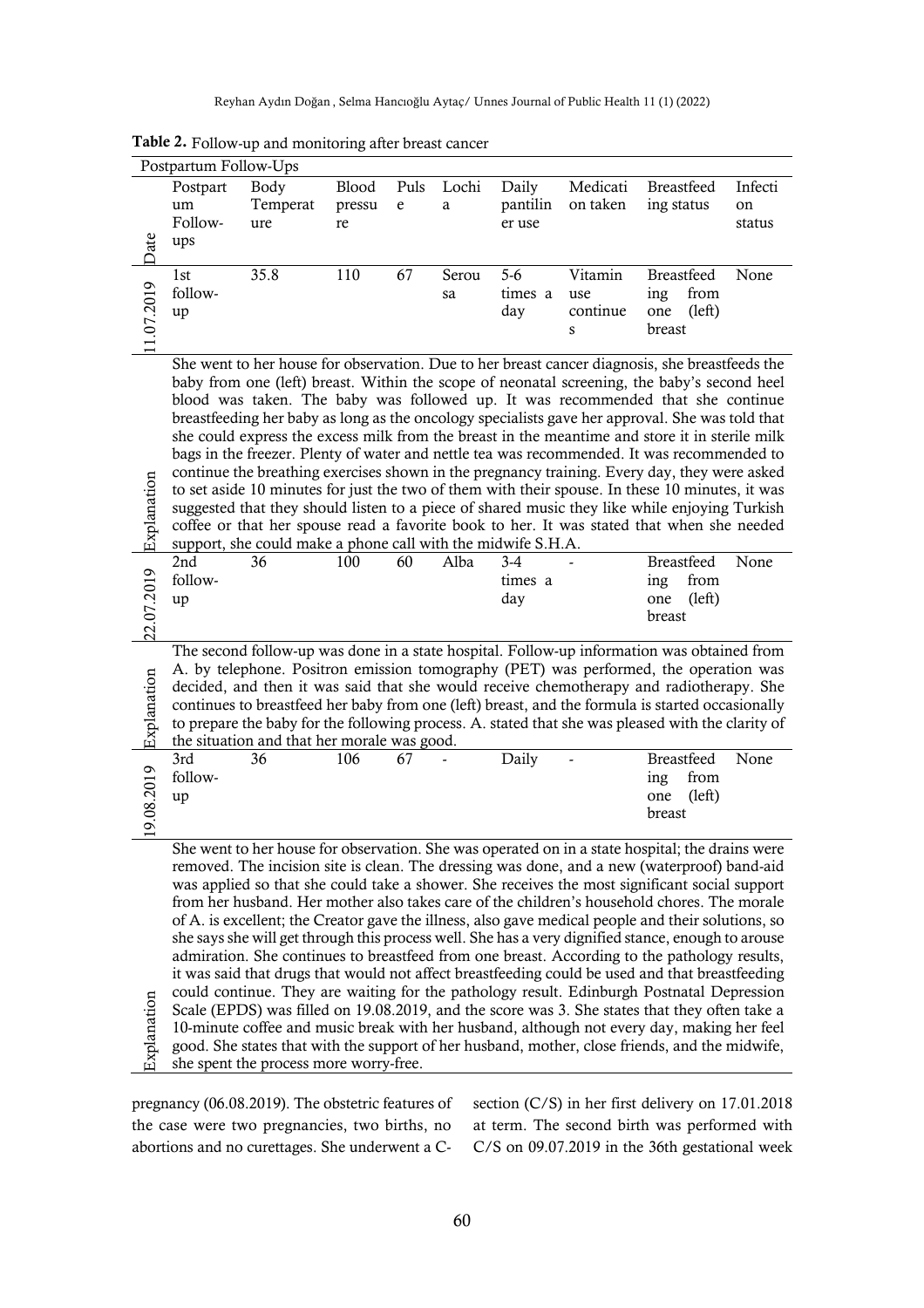| <b>rasive:</b> Diagnosis, I onow-up and Treatment Kepolis of the Case |                                         |                               |                                                                                                                                                                                                                                                                                                                                                                                                                                                                                                                                                                                                                                                                                                                               |  |  |  |  |
|-----------------------------------------------------------------------|-----------------------------------------|-------------------------------|-------------------------------------------------------------------------------------------------------------------------------------------------------------------------------------------------------------------------------------------------------------------------------------------------------------------------------------------------------------------------------------------------------------------------------------------------------------------------------------------------------------------------------------------------------------------------------------------------------------------------------------------------------------------------------------------------------------------------------|--|--|--|--|
| Date                                                                  | Examination<br>Conducted                | Where<br>Applied              | <b>Examination Result</b>                                                                                                                                                                                                                                                                                                                                                                                                                                                                                                                                                                                                                                                                                                     |  |  |  |  |
| 19.06.2019                                                            | Mammography                             | <b>State</b><br>A<br>Hospital | A hypoechoic solid mass lesion in the lower outer<br>quadrant of the right breast, 45*22 mm in size, with<br>smooth lobulated contours. Several reactive lymph<br>nodes with a thick cortex and a central echogenic<br>fatty hilus with 12.5 and 7.8 mm were observed on<br>the right in both axillae.                                                                                                                                                                                                                                                                                                                                                                                                                        |  |  |  |  |
| 20.06.2019                                                            | Trucut<br>breast<br>biopsy              | <b>State</b><br>A<br>Hospital | Invasive breast carcinoma (metaplastic carcinoma)<br>nuclear grade 3 with focal squamous differentiation<br>in the lower outer quadrant of the right breast.                                                                                                                                                                                                                                                                                                                                                                                                                                                                                                                                                                  |  |  |  |  |
| 23.07.2019                                                            | PET                                     | State<br>A<br>Hospital        | In the thoracic sections, starting from the upper<br>outer quadrant of the right breast to the lower outer<br>quadrant, several lesions extending towards the skin<br>surface were observed in the anteromedial<br>neighborhood of the described lesion. It is slightly<br>increased in lymph nodes at levels 1,2,3 in the right<br>axilla. Minimal FDG uptake was seen in the left<br>breast inner quadrant. Slightly increased FDG<br>uptakes of heterogeneous character at the level of<br>the rectus muscles at the pelvis level were noted. In<br>addition, increased FDG uptake was observed in<br>several lymph nodes, the largest of which reached<br>approximately 15 mm in diameter, in the left<br>inguinal fossa. |  |  |  |  |
| 23.07.2019                                                            | MRI                                     | <b>State</b><br>A<br>Hospital | A central necrotic mass of approximately 53*47 mm<br>was observed in the lower outer quadrant of the<br>right breast. No skin thickening was detected.                                                                                                                                                                                                                                                                                                                                                                                                                                                                                                                                                                        |  |  |  |  |
| 23.07.2019                                                            | Mammography                             | <b>State</b><br>A<br>Hospital | There is a mass lesion of approximately 6 mm in<br>diameter in the lower outer quadrant of the right<br>breast (diagnosed with cancer). A thin oily plan can<br>be selected between the skin of the mass.<br>A few fatty lymph nodes were observed in the right<br>axilla in the breast ultrasound examination, the<br>largest of which was 29.12 mm cortex, and<br>histopathological examination was recommended.                                                                                                                                                                                                                                                                                                            |  |  |  |  |
| Hospitalization<br>05.08.2019<br>Leaving the hospital<br>08.08.2019   | Epicrisis Form                          | A<br><b>State</b><br>Hospital | Fat cells were also excised in the axilla, including<br>breast tissue and pectoral muscle fascia. Two<br>silicone drains were placed extending to the axilla<br>and breast.                                                                                                                                                                                                                                                                                                                                                                                                                                                                                                                                                   |  |  |  |  |
| 06.08.2019                                                            | Surgery<br>Pathology                    | <b>State</b><br>Α<br>Hospital | Right mastectomy material tumor invasive ductal<br>carcinoma was observed. Four lymph nodes<br>extracted from the axilla were seen. No reactive<br>hyperplasia metastasis was observed in the node.                                                                                                                                                                                                                                                                                                                                                                                                                                                                                                                           |  |  |  |  |
| 15.09.2019                                                            | Abdominal<br>Ultrasound                 | A<br>State<br>Hospital        | The uterus<br>is<br>myomatous<br>in<br>appearance.<br>Gynecological consultation is recommended.                                                                                                                                                                                                                                                                                                                                                                                                                                                                                                                                                                                                                              |  |  |  |  |
| 29.08.19<br>Material<br>received<br>15.10.19 The result<br>has come   | Molecular<br>Genetic<br>Analysis Report | A<br><b>State</b><br>Hospital | Result: Mutation c.5508G >A (p.Trp1836Ter)<br>Heterozygous.<br>Genetic<br>counseling<br>was<br>recommended.                                                                                                                                                                                                                                                                                                                                                                                                                                                                                                                                                                                                                   |  |  |  |  |

Reyhan Aydın Doğan , Selma Hancıoğlu Aytaç/ Unnes Journal of Public Health 11 (1) (2022)

| Table 3. Diagnosis, Follow-up and Treatment Reports of the Case |  |  |  |  |  |  |
|-----------------------------------------------------------------|--|--|--|--|--|--|
|-----------------------------------------------------------------|--|--|--|--|--|--|

after being diagnosed with breast cancer in the 34th gestational week. There was no problem with the first pregnancy follow-ups. The second pregnancy follow-ups were normal until the third trimester, and A. was diagnosed with breast cancer in the third trimester when she applied to the clinic due to feeling a mass in her chest (Table 1).

There was no problem in the postpartum follow-up of the case after the diagnosis of breast cancer. Breastfeeding was continued from one (left) breast since A. did not use any medication that could negatively affect breastfeeding. The postpartum and breast cancer follow-ups of the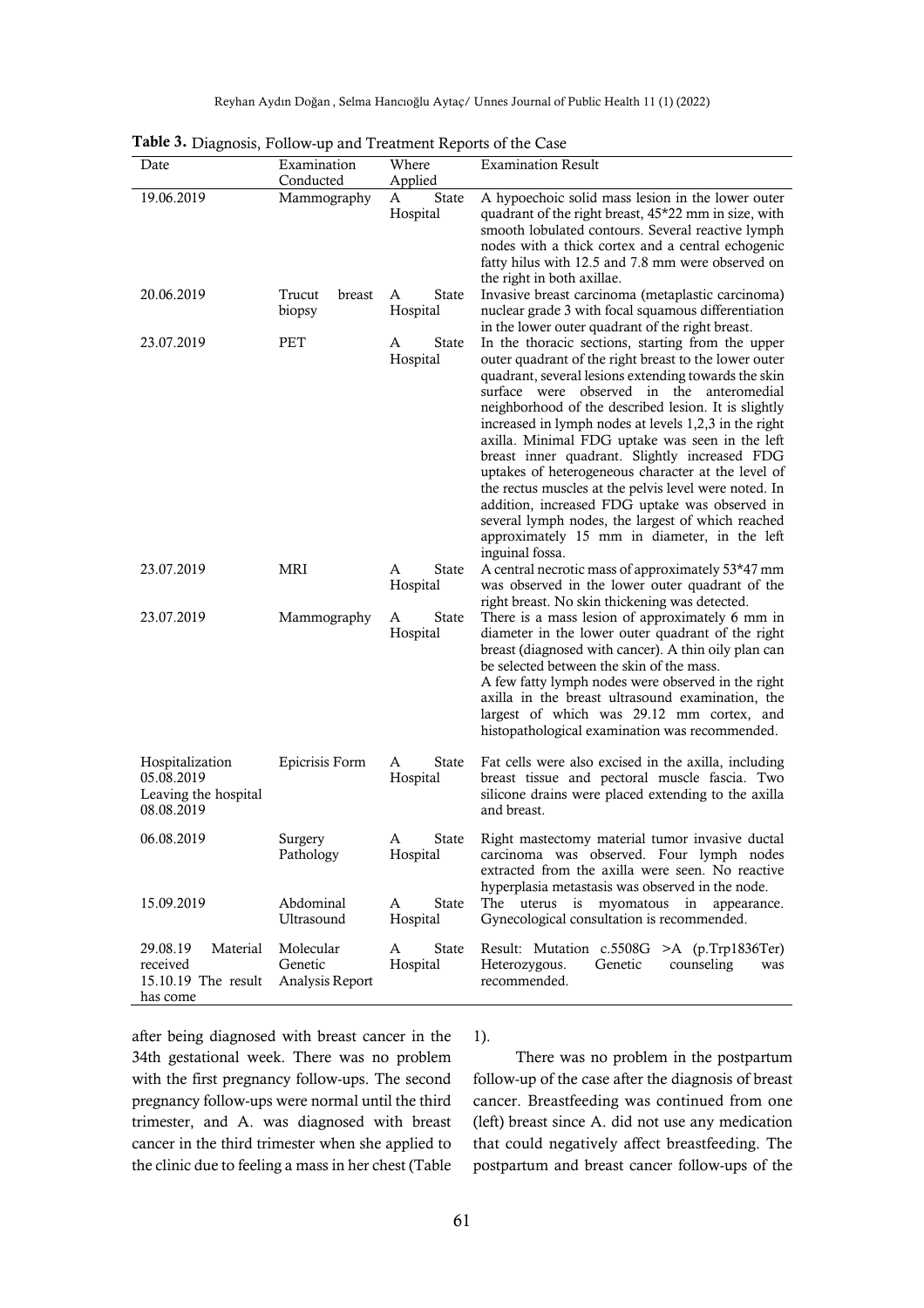Reyhan Aydın Doğan , Selma Hancıoğlu Aytaç/ Unnes Journal of Public Health 11 (1) (2022)

| Date       | Examination                                       | Where                                    | <b>Examination Result</b>                                                                                                                                                                                                                                                                                                                         |
|------------|---------------------------------------------------|------------------------------------------|---------------------------------------------------------------------------------------------------------------------------------------------------------------------------------------------------------------------------------------------------------------------------------------------------------------------------------------------------|
|            | Conducted                                         | Applied                                  |                                                                                                                                                                                                                                                                                                                                                   |
| 09.03.2020 | Radiation<br>oncology report                      | <b>State</b><br>$\mathsf{A}$<br>Hospital | After the computerized tomography was taken for<br>simulation purposes on 28.02.2020, a 3D conformal<br>radiotherapy technique was planned. Postoperative<br>(curative) was<br>radiotherapy<br>applied<br>between<br>09.03.2020 - 29.04.2020. The patient received<br>inpatient treatment due to Covid-19 findings during<br>radiotherapy.        |
| 01.02.2021 | Left<br>breast<br>pathology                       | <b>State</b><br>A<br>Hospital            | Morphological findings were stated to be compatible<br>with fibroadenoma in the foreground. It was<br>recommended to evaluate the case with clinical and<br>radiological findings.                                                                                                                                                                |
| 05.04.2021 | First<br>Dose<br>COVID-19<br><b>Inactive Vac</b>  | <b>State</b><br>A<br>Hospital            | COVID-19 vaccine first dose                                                                                                                                                                                                                                                                                                                       |
| 22.04.2021 | PET 8pozitron<br>emiston<br>tomografisi           | <b>State</b><br>A<br>Hospital            | There are mass lesions in the left lung, the largest of<br>which is about 3.2 cm in diameter, and they appear<br>to have developed recently compared with the<br>previous study. In the abdomen, the right lobe of the<br>liver suggested metastasis at first, but its correlation<br>with MRI findings was suggested if clinically<br>necessary. |
| 03.05.2021 | Dose<br>Second<br>COVID-19<br><b>Inactive Vac</b> | <b>State</b><br>A<br>Hospital            | COVID-19 vaccine second dose                                                                                                                                                                                                                                                                                                                      |
| 18.05.2021 | Left Breast MRI                                   | <b>State</b><br>A<br>Hospital            | The left breast is in the middle outer quadrant.<br>Although its appearance is primarily suggestive of a<br>benign lesion, histopathological verification of the<br>described lesion on the left was suggested for the case<br>with a history of right breast cancer.                                                                             |
| 02.06.2021 | Chemotherapy<br>and<br>Immunotherapy              | A Private<br>Hospital                    | Chemotherapy and immunotherapy started to be<br>applied.                                                                                                                                                                                                                                                                                          |

Table 4. Follow-up and Treatment Process in the COVID -19 Period

case are given in Table 2.

A mammography scan was performed in a state hospital on 19.06.2019, and a hypoechoic solid mass lesion of 45\*22 mm in size with a smooth lobulated contour was observed. On 25.06.2019, a breast biopsy was performed, and the diagnosis of breast cancer was confirmed. In the Positron Emission Tomography (PET) examination performed one month later, increased fluorodeoxyglucose (FDG) uptake was observed in the area of the mass lesion reaching approximately 55 mm in diameter, starting from the upper outer quadrant of the right breast and extending to the lower outer quadrant in the thoracic sections. Magbetic Resonance İmaging (MRI) and Mammography were repeated on the same date. After the breast cancer was confirmed in the examinations, A. underwent surgery for

breast cancer on 05.08.2019 (Table 3).

The frequency of follow-up of the case decreased during the COVID-19 pandemic. The reason for this is thought to be the increase in the pandemic, the transformation of clinics into pandemic services, and the uncertainties of treatment protocols for breast cancer patients during the pandemic process (Cen et al., 2021; Dietz et al., 2020; Soran et al., 2020; Vanni et al., 2020). Treatment with conformal radiotherapy technique was planned for our case on 09.03.2021 in line with tomography results. In this process, the patient also developed lung and liver metastases. The case was hospitalized between 09.03.2020 and 29.04.2020 due to COVID-19 findings. Despite showing all the signs of COVID-19, the PCR test was negative. However, when the case continued to show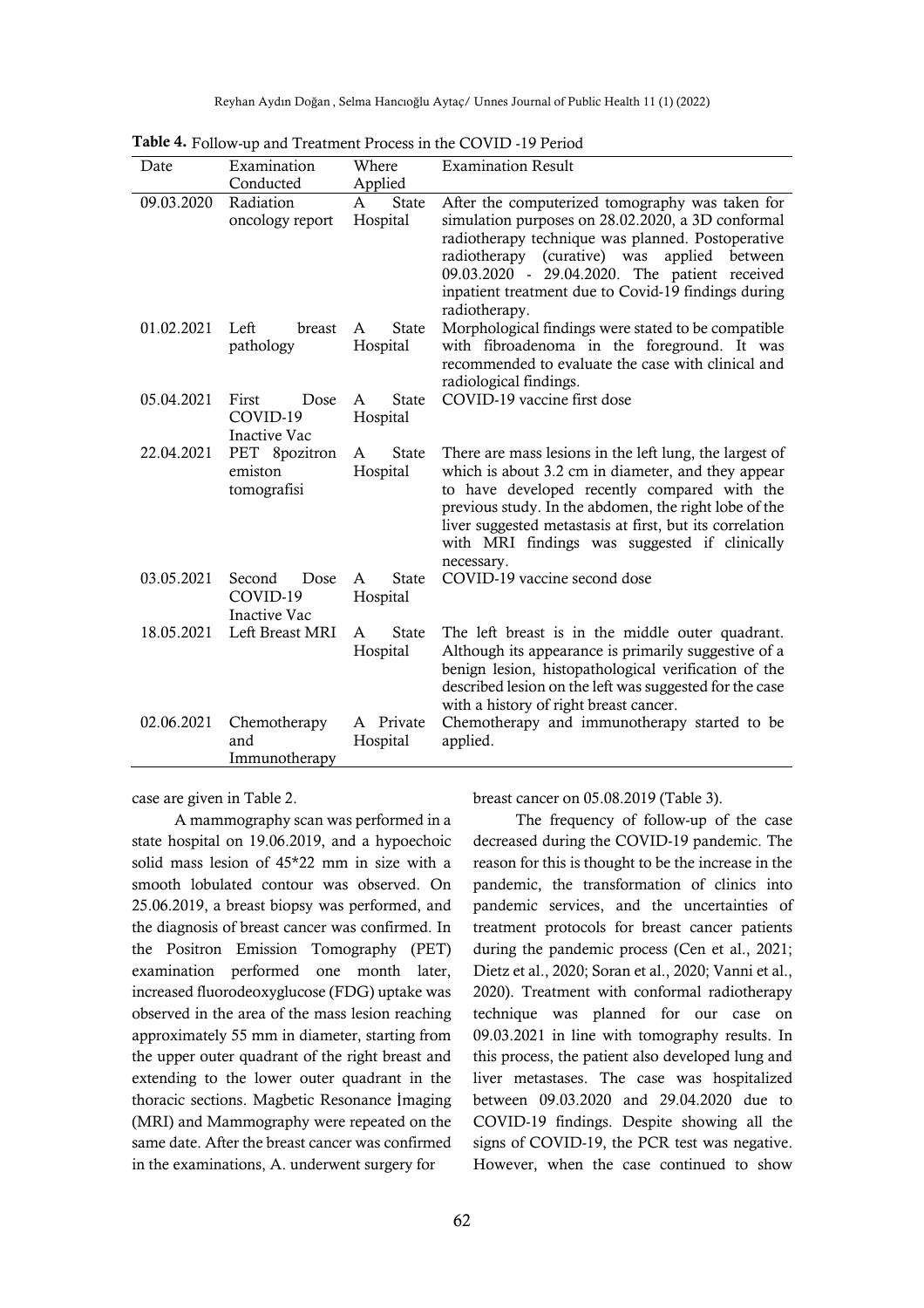symptoms, it was considered positive, and COVID-19 treatment was started. After the treatment, the first dose of COVID-19 inactivated vaccine was administered to the patient on 05.04.2021 and the second dose on 03.05.2021 (Table 4). When the current status of the case was questioned, it was determined that he received chemotherapy and immunotherapy treatment on 02.06.2021. It was observed that the response of the case to immunotherapy was positive. The tumors that developed metastases were evacuated by surgical operation. Post-procedure infection developed.

The Pre-diagnosis of the patient was followed up by a midwife in the family health center. After a manual breast examination at 34 weeks of gestation, the patient applied to the family physician because of a palpable mass in her chest, and the family physician was directed to a higher level. Prenatal pregnancy follow-ups were followed by the protocols of the Ministry of Health (Sağlık Bakanlığı, 2014). Postpartum home visits were made, and breastfeeding and baby care counseling were provided. When the patient received radiotherapy and was hospitalized due to COVID-19, online interviews were made every other day. In this process, social support was provided by the midwife working in the unit where the patient is registered in the institution that provides the first level health service to the patient.

#### DISCUSSION

During the pandemic, cancer patients' concerns, follow-ups, and treatments are a population that should be carefully monitored. In a China-wide study by Liang et al. examining the COVID-19 surveillance of patients with cancer, they found that those with cancer were at higher risk for severe clinical events than those without cancer (Liang et al., 2020). In the additional report of COVID-19, in which Zhang et al. examined 28 cancer patients, the mortality rate of cancer patients was 28.6% (Zhang et al., 2020). In our case, results and follow-ups were seen following the literature. Our case was seen at risk for COVID-19 infection, COVID-19 symptoms were closely monitored, and COVID-19 vaccines

were administered for preventive treatment. It was observed that the Anti-SARS-CoV-2 S test result after Covid vaccines was \* >250.

Breastfeeding follow-up during the COVID-19 process has differed from the literatüre (AAP, 2020). Midwife-assisted breastfeeding counseling was given to our case during this process. Breastfeeding and care support was provided to the patient at home. In the postpartum period, home visits were made to the case for both maternal and infant follow-up, including neonatal screening. Pregnancy and birth support were ensured to continue without interruption in both cancer cases and pandemic situations. This process was supported by the low EPDS score of the case. The midwifery care given to the case complies with the literatüre (Aytac & Yazici, 2020; Gjoni & Alevizou, 2020; Vivilaki & Asimaki, 2020; Yurtsal, 2020)

#### **CONCLUSION**

In this case report, the importance of social support-oriented midwifery care in the puerperium process of a woman diagnosed with breast cancer was understood, and its importance in midwifery care was emphasized. It is supported by the positive feedback that the social support network facilitates the adaptation to the treatment process and makes it feel good. Social isolation, especially in the COVID-19 pandemic, reaffirms the need for professional health care to be social support oriented. During the pandemic process, public health units should establish regional screening programs and social support programs. Public health units should be involved in multidisciplinary teamwork and organize online or face-to-face trainings for the physical and mental needs of individuals. In addition, public health units should organize educational brochures and programs on hygiene and prevention measures from COVID-19 during the pandemic process, especially for breast cancer and other cancer-followed individuals.

#### REFERENCES

AAP. (2020). AAP issues guidance on breastfeeding during COVID-19 pandemic | American Academy of Pediatrics. Retrieved 18